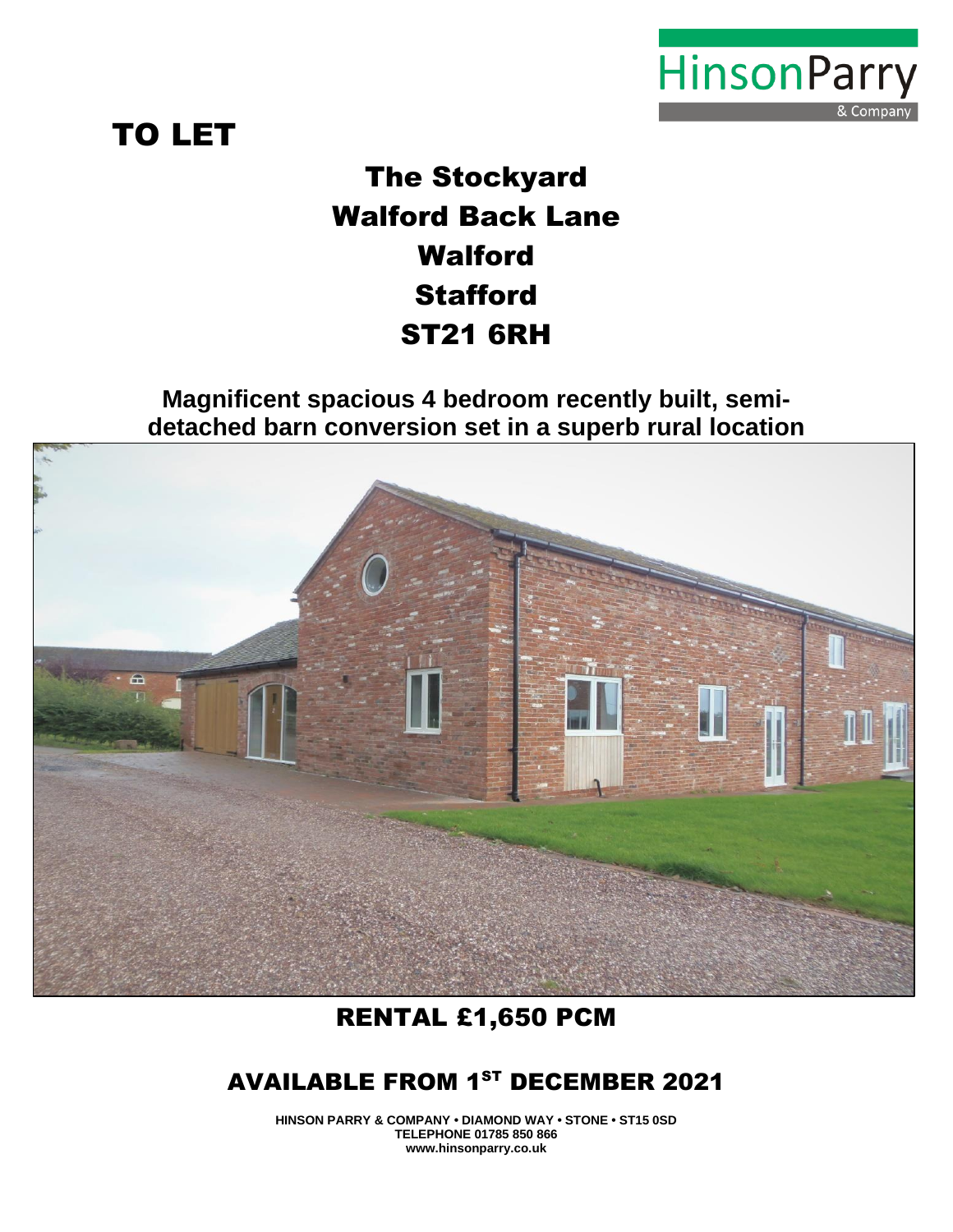### AGENT'S NOTES

Hinson Parry & Company are delighted to offer this spacious barn conversion, constructed in 2019 and built to a high standard with thoughtfully designed elegant and contemporary living accommodation throughout.

It is so rare to find a home in such a quiet rural location yet with such modern luxuries available, and the quick access to Eccleshall, Stone and the M6 means the property enjoys excellent accessibility to amenities.

The Stockyard is a real dream come true for those seeking modern countryside comforts and we encourage you to book a viewing before time runs out on this rare opportunity!

#### DIRECTIONS

From the centre of Eccleshall take the exit for Castle Street on the mini roundabout. Follow this road for 2.5 miles and then turn left onto Rock Lane and then turn left onto Walford Back Lane. Continue following where you will meet at the entrance of the property.

From Stone town centre make your way onto the A34 northbound, turning left at Meaford roundabout onto the A51. Continue until you reach a roundabout, after which take the  $1<sup>st</sup>$  exit onto the A519. Turn right on station road at Cotes Heath before continuing over the railway bridge. Take the next left at the Church (signposted Walford) and follow the lane to the T junction, after which turn left and then immediately right onto Walford Back Lane. The property will be found at the bottom of the hill.

#### DESCRIPTION

Brick under tile construction equipped with double glazing, adjustable ceiling spotlights, oak veneer Dordogne doors and hard-wired high speed Wi-fi access throughout making it perfect for working from home. The accommodation provides as follows:

# GROUND FLOOR

#### **Entrance Hallway (3.6mx 1.75m + 2.2m x 3.9m)**

Front door with adjacent double glazed windows. The hallway offers a vaulted ceiling with recessed spotlights and lends a marvellous open-plan feel to the property entrance.

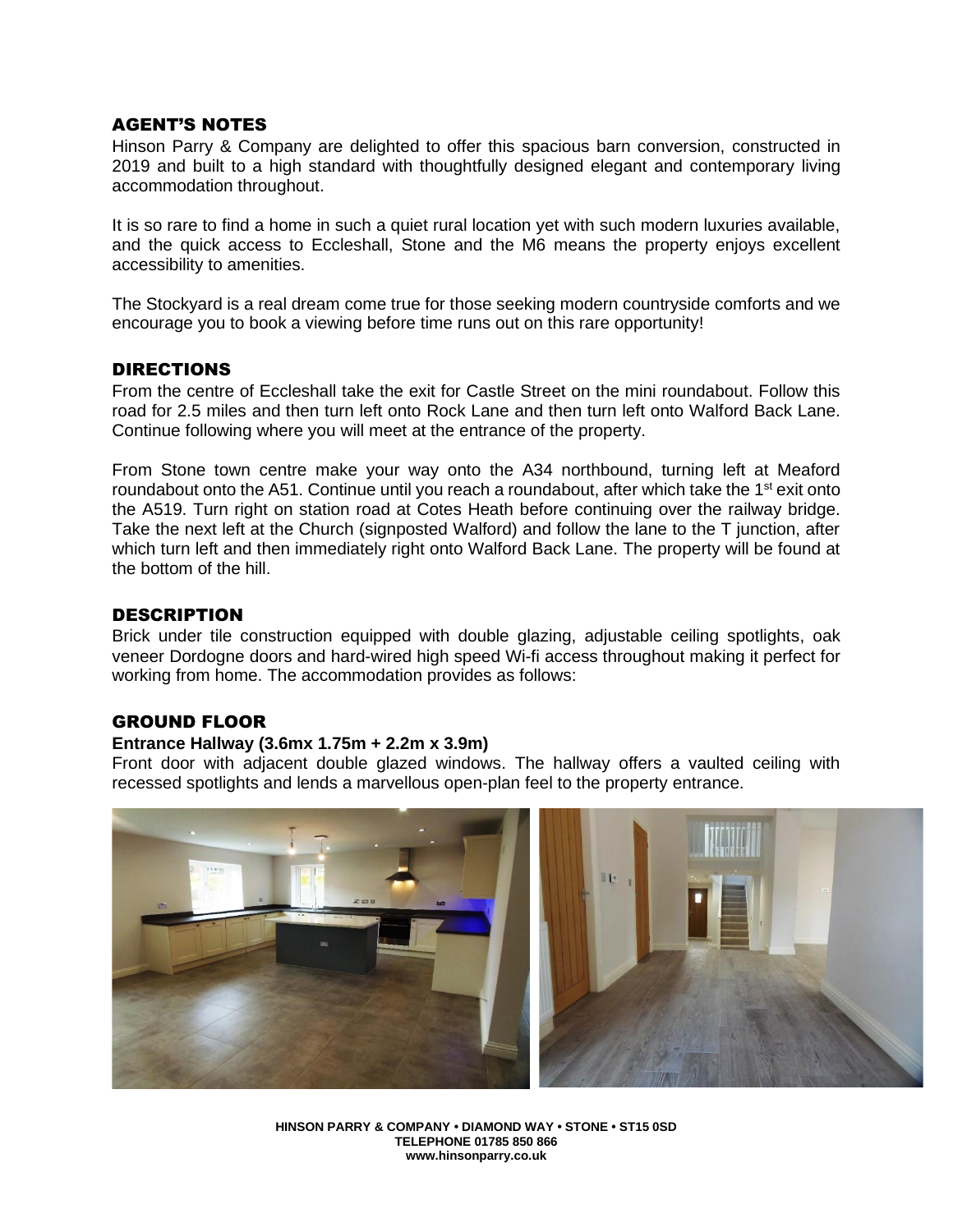#### **Kitchen/Diner (4.75m x 7m)**

Very well equipped and presented kitchen complete with Electrolux electric hob/oven, dishwasher, Franke stainless steel sink with drainer and modern Hisense American fridge/freezer. The kitchen boasts a central island, finished with a quartz veneer worktop, dual aspect windows, recessed LED spotlights, under-cabinet lights and high ceilings help make this room beautifully bright. There are steps down to the snug adjoining the kitchen.

#### **Snug (4.49m x 3.92m)**

Spacious room with French doors to the exterior of the property and courtyard area. Carpeted floor with door through to study.

#### **Study (4.45m x 1.75m)**

This room would make a fantastic office area. There is a radiator and window facing over the courtyard.

#### **Lounge (6.24m x 5.96m)**

A generously sized lounge area with French doors leading onto the rear garden. The room is carpeted and finished with radiator and Wi-Fi connection point.

#### **Downstairs WC (0.97m X 1.86m)**

The downstairs WC is complete with low level flush WC, hand basin and mixer tap. There are spotlights to the ceiling, tiled floor and a chrome heated towel rail



#### **Utility Room (2.38m x 1.46m)**

This useful room provides the adequate space and plumbing required for a washing machine and tumble dryer. There are recessed spotlights, radiator and extractor fan.

#### **Garage (4m x 5.7m)**

Spacious double garage with double doors, ceiling lighting and plug sockets. The recently installed Worcester CDI Greenstar Combi Boiler is mounted to the wall.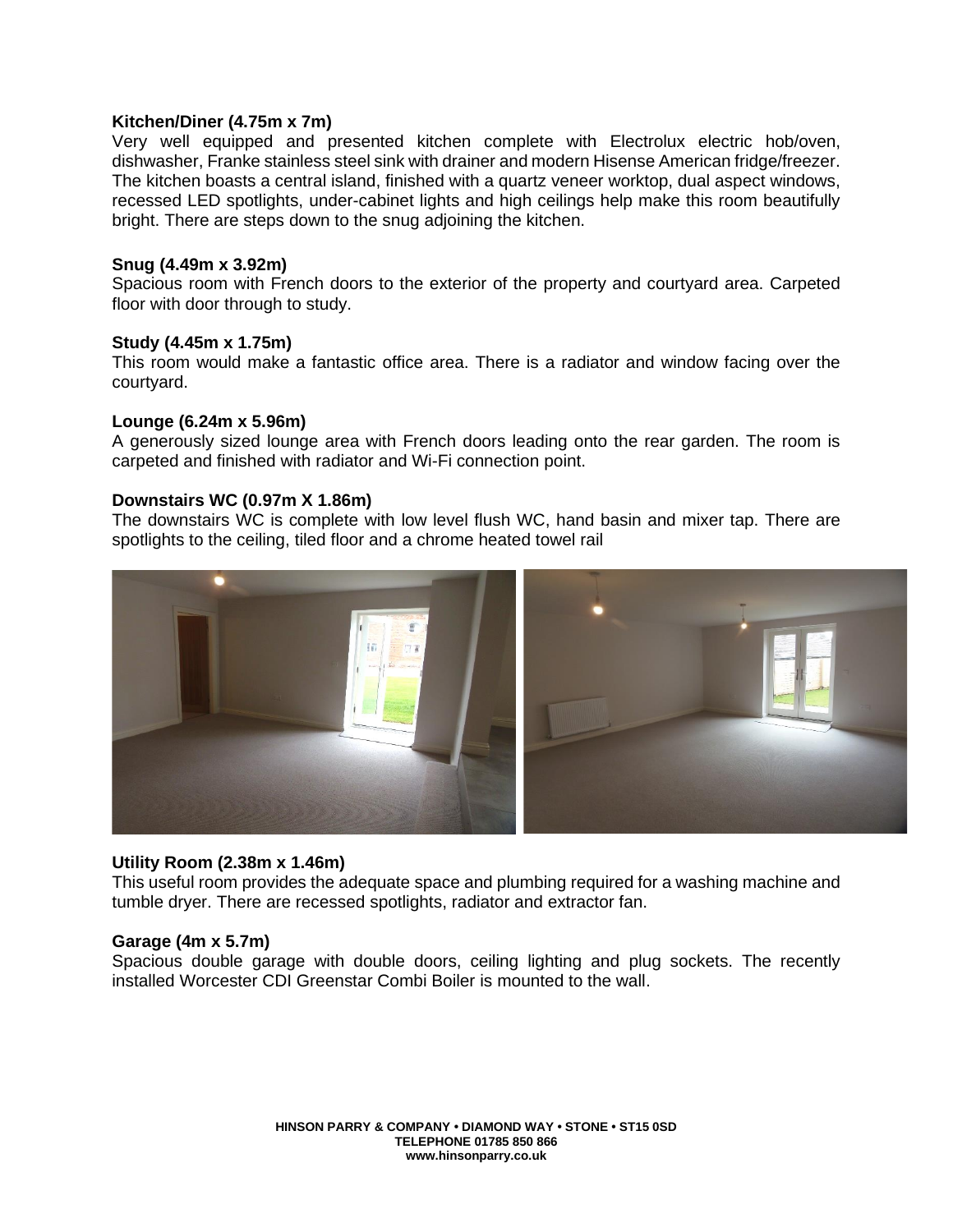# FIRST FLOOR

**Landing**

The landing is bright with skylight window and contemporary wall mounted lights.



#### **Master Bedroom (4.1m x 4.8m including eaves space)**

The master bedroom has carpeted flooring, radiator and is complete with a walk-in wardrobe providing plentiful storage space and door to ensuite bathroom.

#### **En-suite bathroom (2.84m x 1.34m)**

Tiled flooring with a walk in rainfall mixer shower with a low level flush WC and wall mounted trough basin with mixer tap. The room is finished with ceiling spotlights, extractor fan and chrome heated towel rail.

#### **Bedroom Two (3.16m x 4.5m)**

Large double bedroom with vaulted ceiling and window overlooking courtyard area. The floor is carpeted.

#### **Bedroom Three (3.2m x 4m)**

Further double bedroom with skylight to the ceiling and carpeted floor.

#### **Bedroom Four (4.75m x 2.94m)**

Fourth double bedroom with skylight to the ceiling and feature porthole window overlooking front of the property. The floor is carpeted.

# **Bathroom (2.5m x 2.75m)**

The bathroom is fitted with a walk in shower with rainfall mixer shower head, bath with central mixer taps, a wall mounted trough hand basin with drawer units below and mixer tap and WC. The room also boasts tiled floor, with recessed spotlights in the vaulted ceiling and skylight. There is an extractor fan and chrome heated towel rail.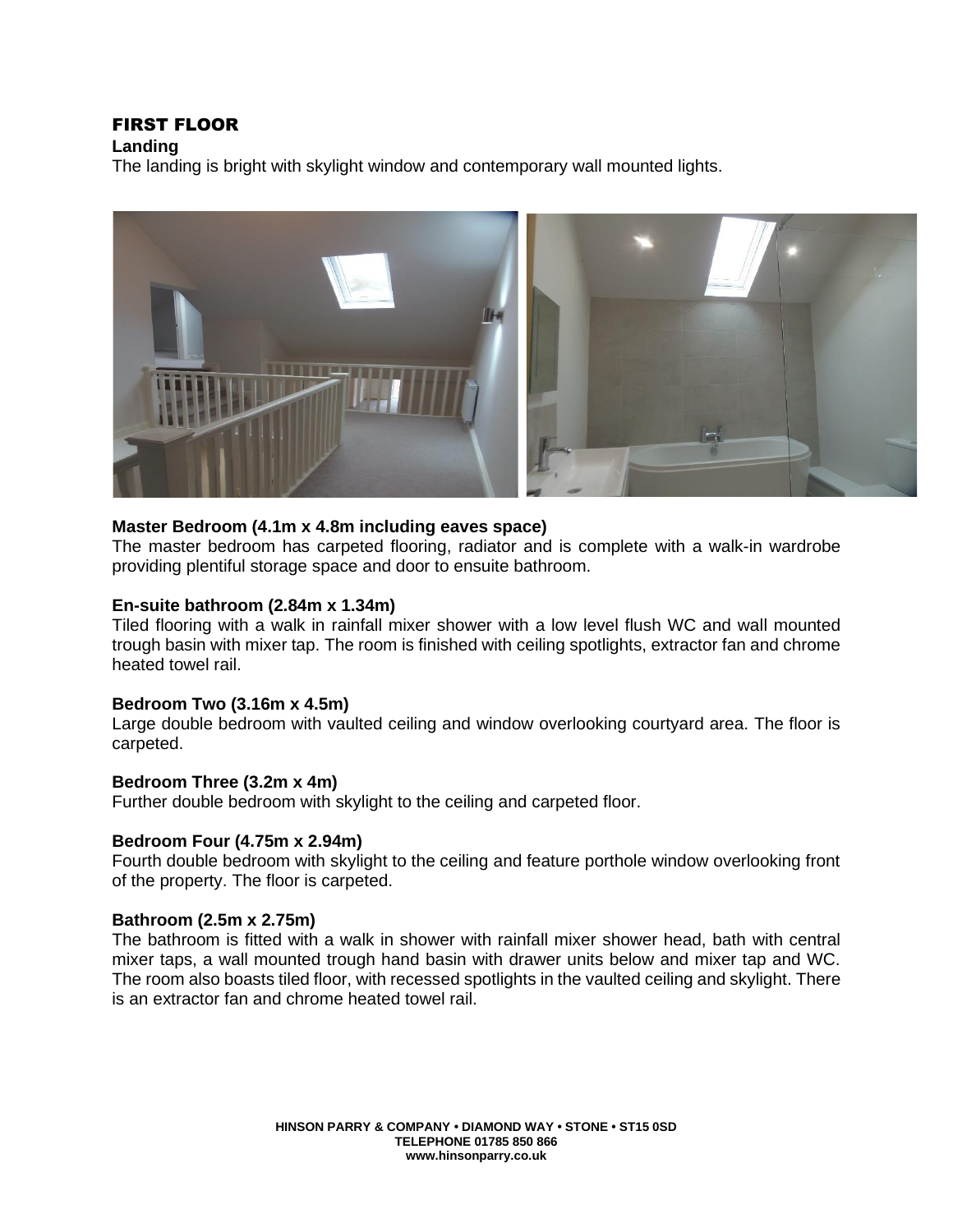

#### **SERVICES**

It is understood that mains water and electricity are connected to the property. The central heating is supplied by LPG Gas. There is a septic tank drainage system and the maintenance and emptying of this is included in the monthly rent.

# **OUTSIDE**

Lawned rear garden and lawned side garden, with ample parking to the front of the property. The Landlord has agreed to mow the front lawn area overlooking the courtyard and has included this in the monthly rent.

# LOCAL AUTHORITY

Stafford Borough Council, Civic Centre, Riverside, Stafford, ST16 3AQ.

# COUNCIL TAX BAND

E

# VIEWING

Strictly by appointment through the agent's Stone Office Tel: 01785 850866

LEASE: 6 or 12 months Assured Shorthold Tenancy RENTAL: £1,650 per calendar month DEPOSIT: £1,900 HOLDING DEPOSIT (Speak to agent about T&Cs): £380 Pets: Allowable at landlord's discretion The property is offered unfurnished, excluding any white goods stated in these particulars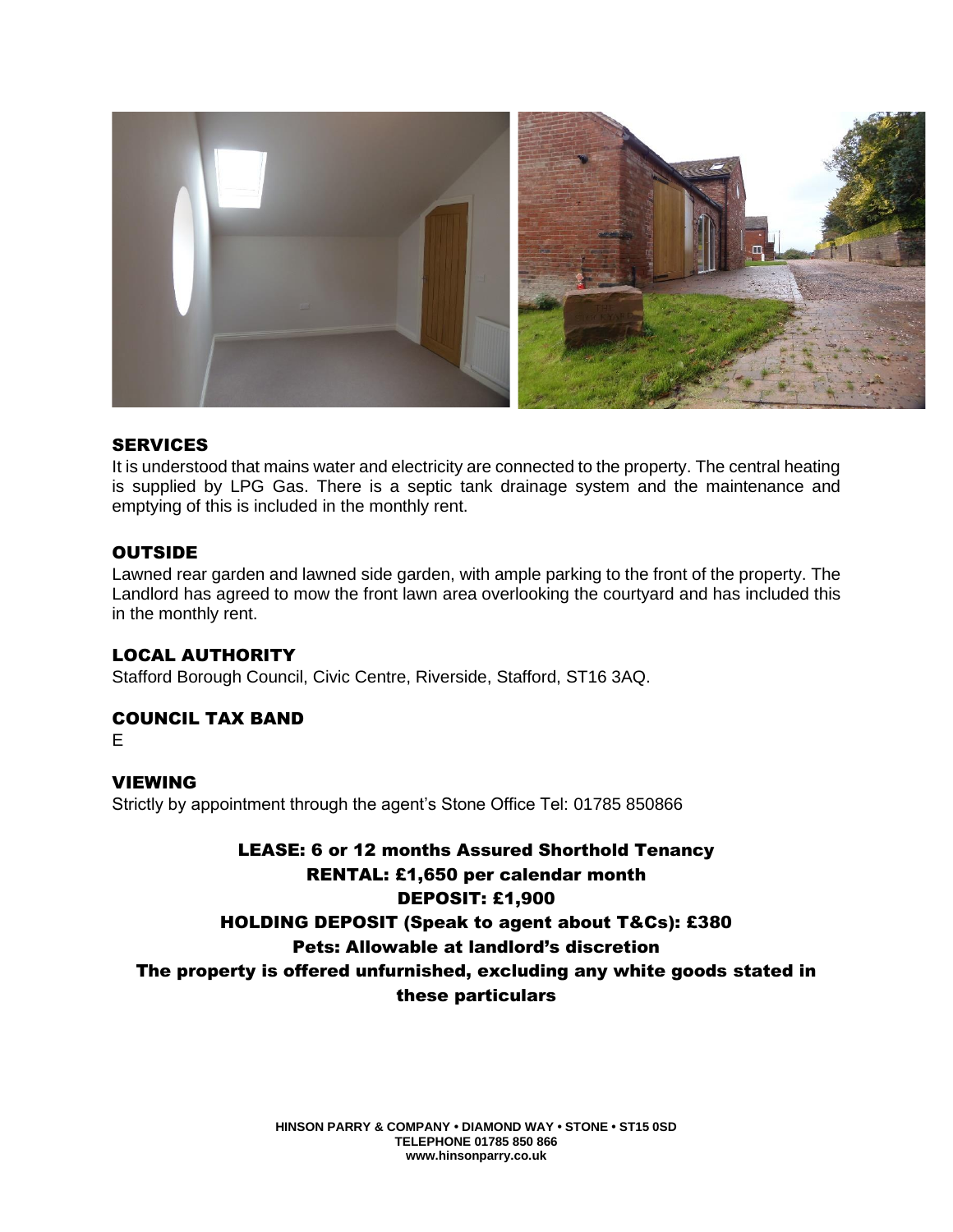#### ENERGY PERFORMANCE CERTIFICATE



The graph shows the current energy efficiency of your home.

The higher the rating the lower your fuel bills are likely to

The potential rating shows the effect of undertaking the recommendations on page 3.

The average energy efficiency rating for a dwelling in<br>England and Wales is band D (rating 60).

The EPC rating shown here is based on standard assumptions about occupancy and energy use and may not reflect how energy is consumed by individual occupants.

# LOCATION



Promap<sub>v2</sub> Ordnance Survey © Crown Copyright 2019. All Rights Reserved.<br>Licence number 100022432<br>Plotted Scale - 1:75000. Paper Size - A4